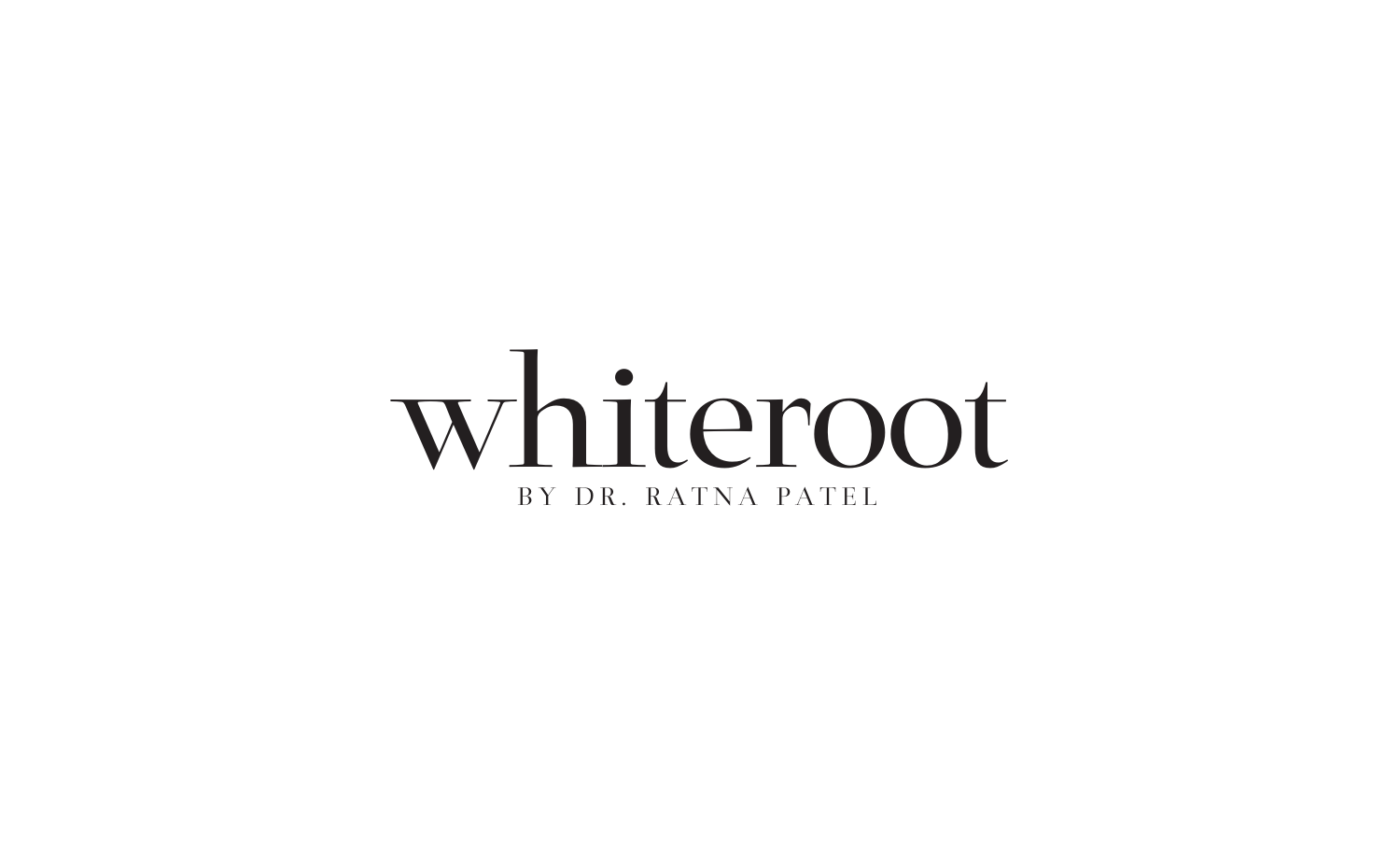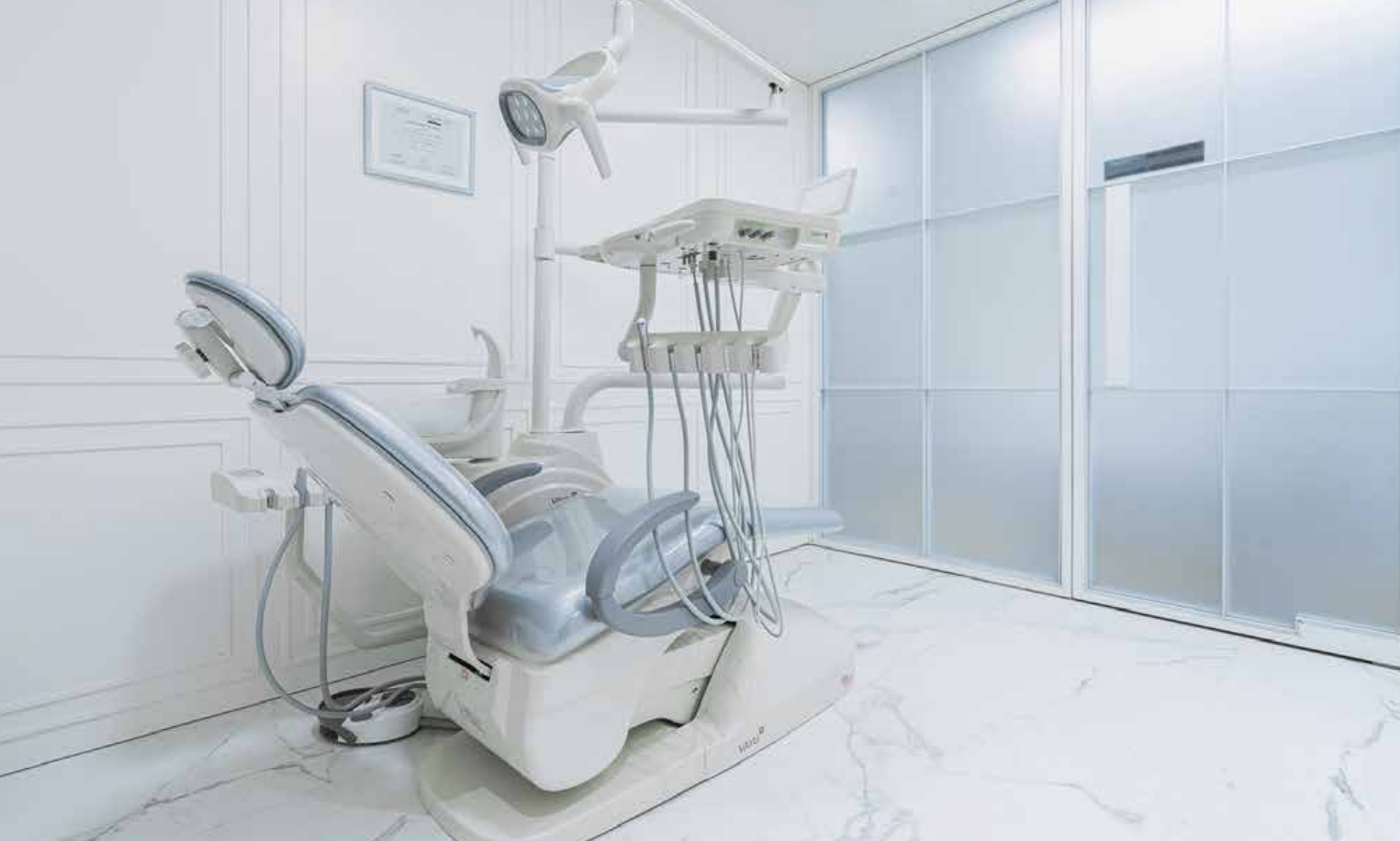### Whiteroot The Dental Care

Whiteroot offers a bespoke dental experience that aims to create smiles that are more confident than ever!

With a state of the art facility, well-experienced dentists and harnessing the world's latest technologies & procedures to offer, whiteroot promises an unprecedented service and care to each and every patient.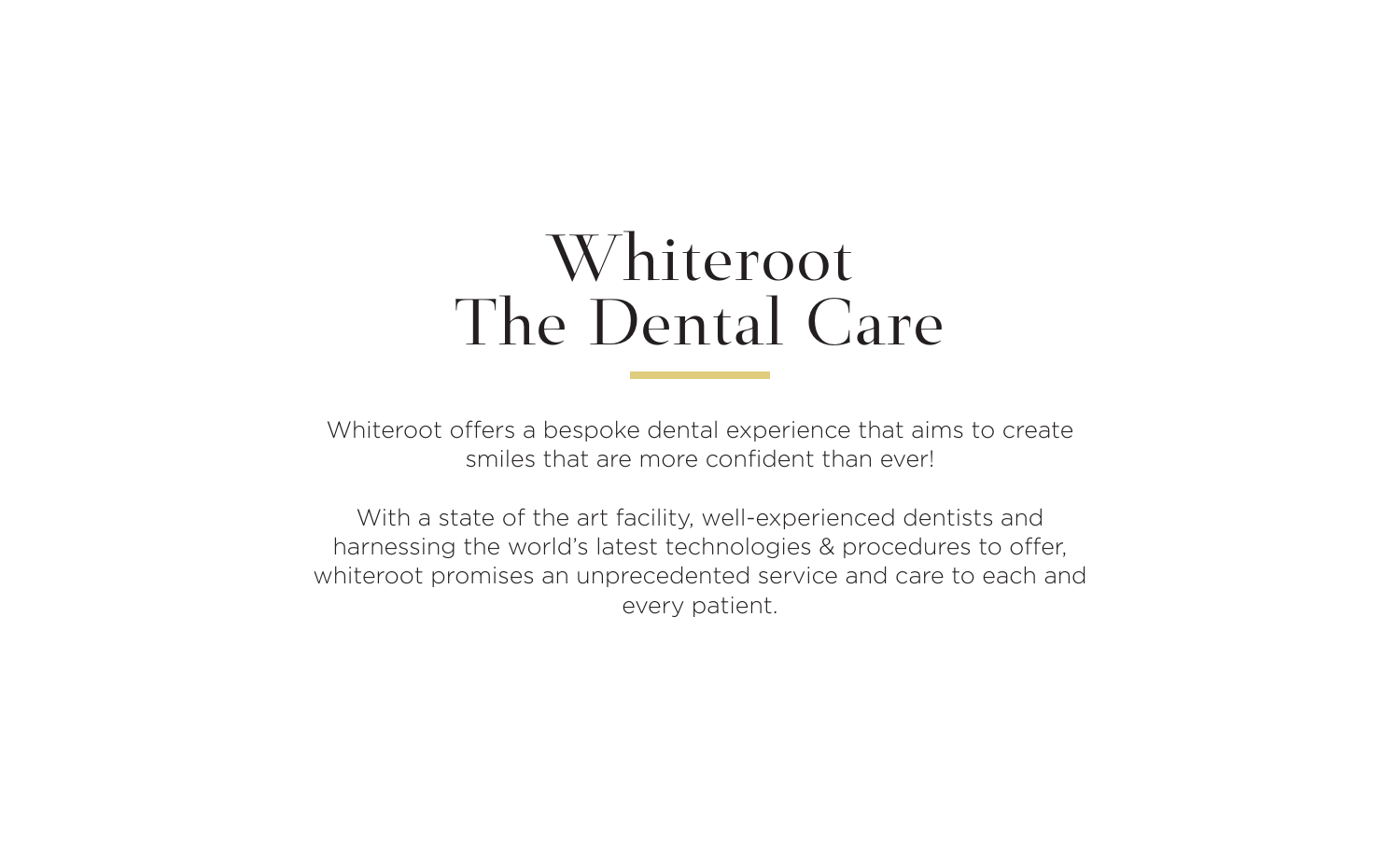We believe in minimally invasive and painless dentistry and strive to propagate the need for daily dental hygiene, proper nutrition and the benefits of periodic cleanings and check-ups to every individual. Based in Ahmedabad, India, our team of specialized dentists offer a wide range of services in all specialized fields of dentistry—Advanced General Dentistry, Aesthetics/ Cosmetic Dentistry, Oral Surgery and Implantology, Orthodontics (braces), Pedodontics and Prosthodontics.

At Whiteroot, we treat and take special care of the dental needs of each of our patients. We take immense pride in maintaining high International standards in terms of infection control measures and dental care. We are committed to carefully planning their treatment in advance to achieve excellent results, without compromising on the quality of dental care. We believe that it is imperative to keep abreast with the ongoing developments in the field of dentistry, and our team stays atop the recent advancement in dentistry with active participation in dental conventions and implement the latest breakthroughs in dental science, technologies and practices.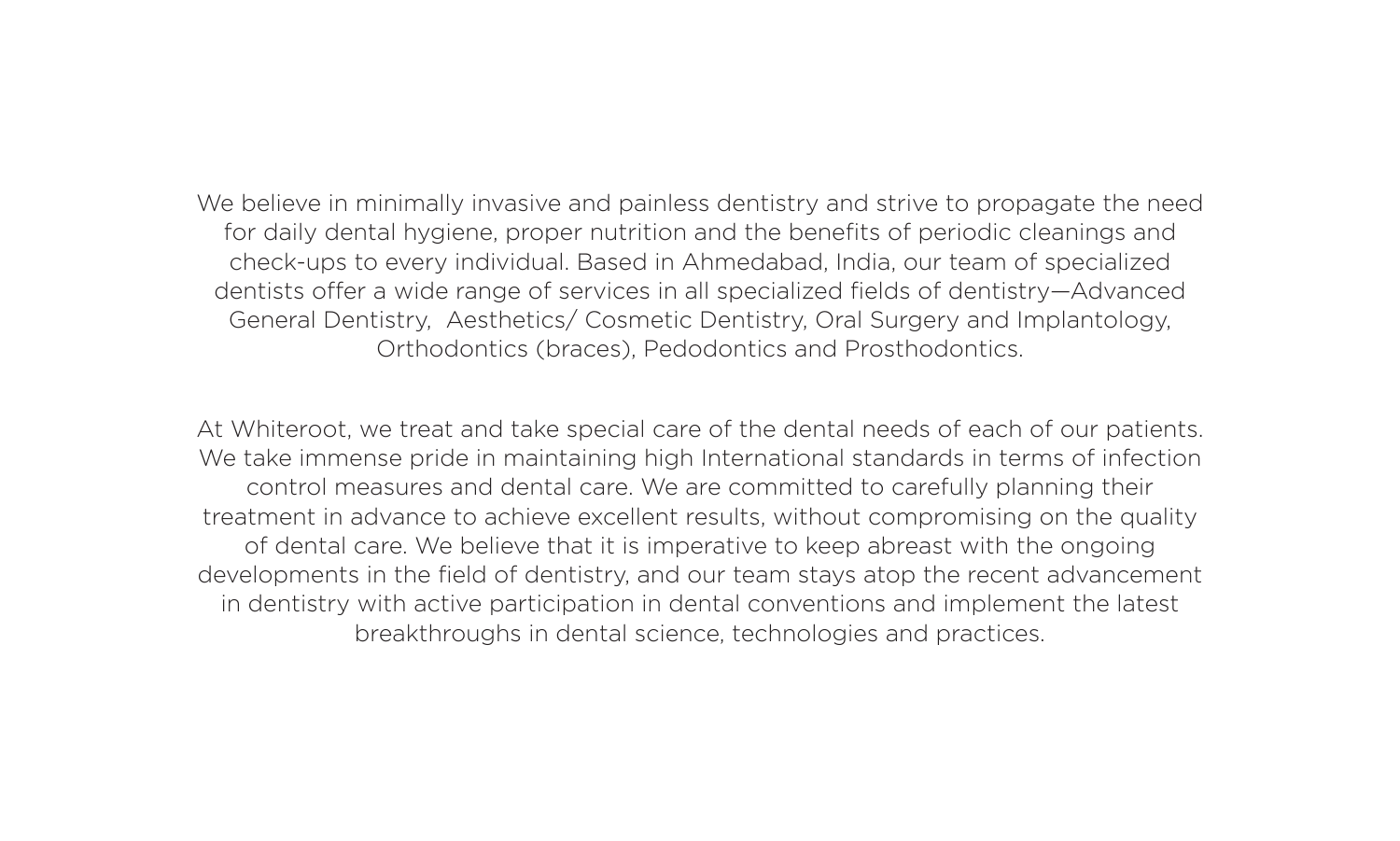# Pain Therapy(LLLT)

Pain therapy or low-level laser therapy uses light energy to elicit biological responses in the body. It offers tremendous therapeutic benefits such as faster wound healing, nerve regeneration, relaxing muscles & pain relief. It is useful in conditions such as recurrent aphthous ulcers, TM Joint pain, lichen planus, Xerostomia paresthesia and many more oral conditions. It also allows faster healing when used after tooth extraction and improves the osseointegration of dental implants in low-density bones.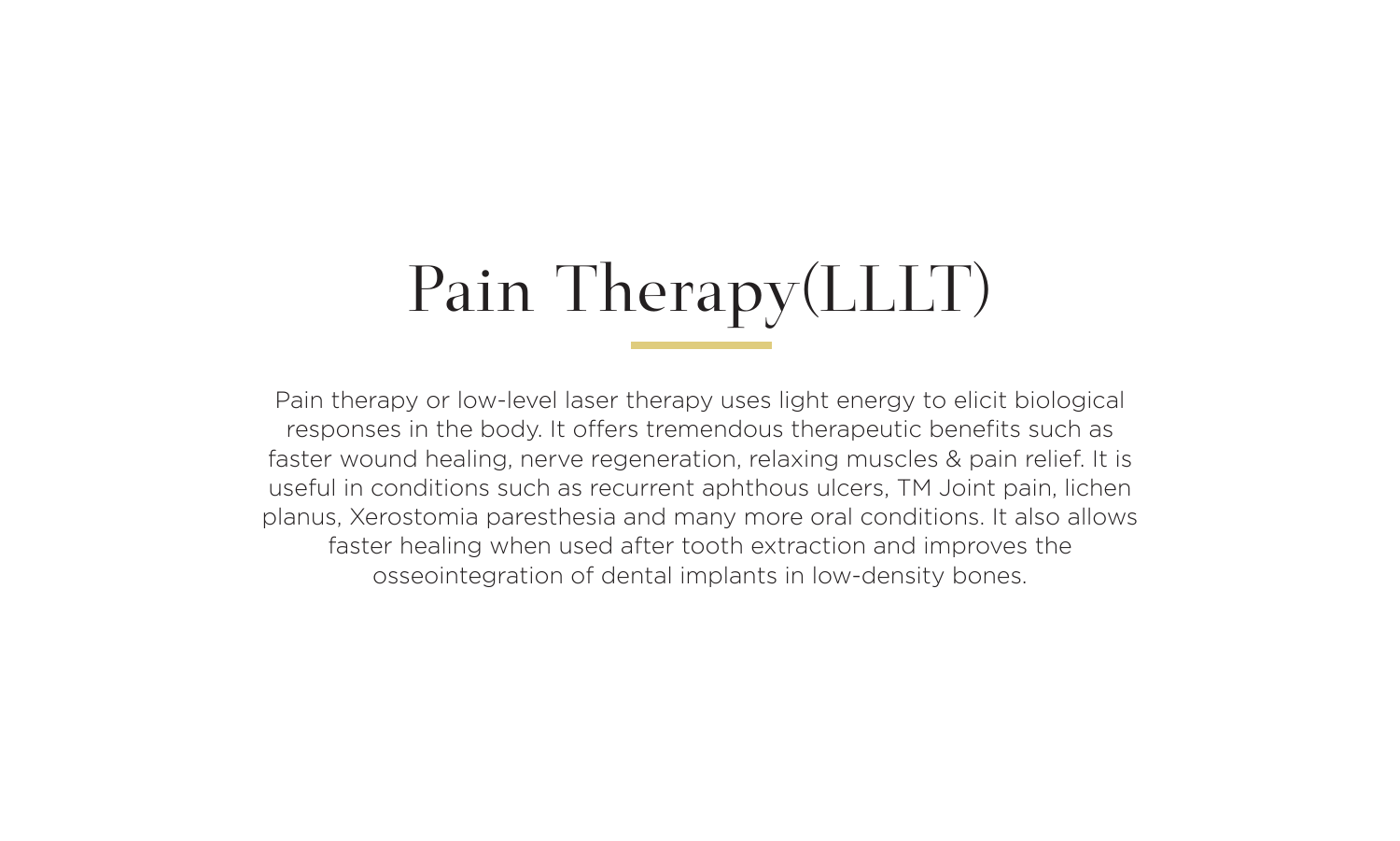### For the first time in Ahmedabad

Whiteroot, The Dental Care, presents **Laughing Gas Sedation Therapy** for adults. The use of laughing gas (Nitrous oxide/Oxygen) inhalation therapy is a safe and effective technique to reduce anxiety and decrease pain in patients. Nitrous oxide is one of the safest sedative treatments in pediatric sedation dentistry. It has a rapid onset, and the effects wear off almost immediately. It can be used in combination with other anesthetic agents.

The gas (a mixture of nitrous oxide and oxygen) is administered by inhaling a sweet, pleasant aroma through a nasal mask. Laughing gas is considered a form of "conscious sedation" because patients will still be awake, but they will feel relaxed, breathe normally and respond to verbal cues from our dentists, without feeling any pain.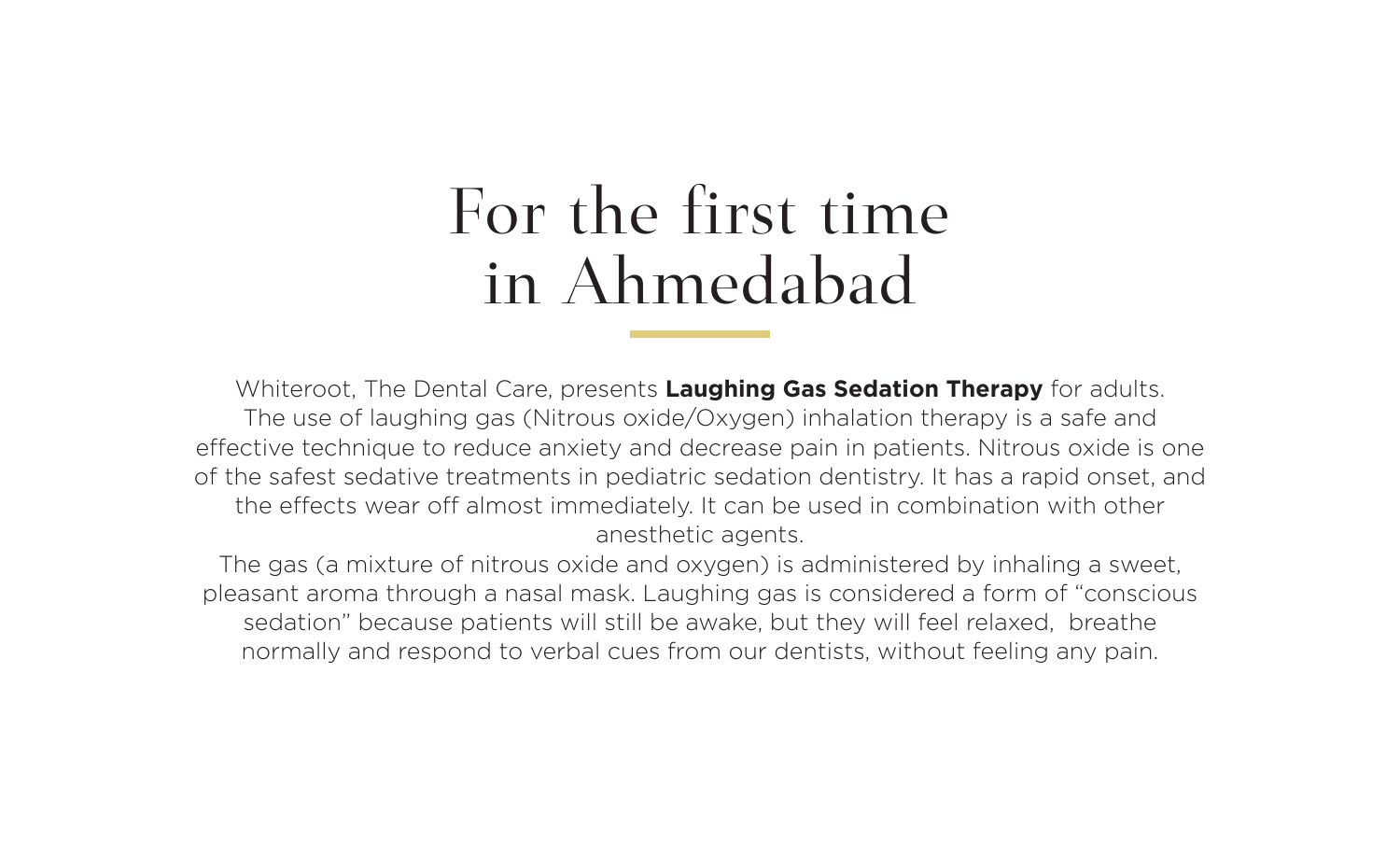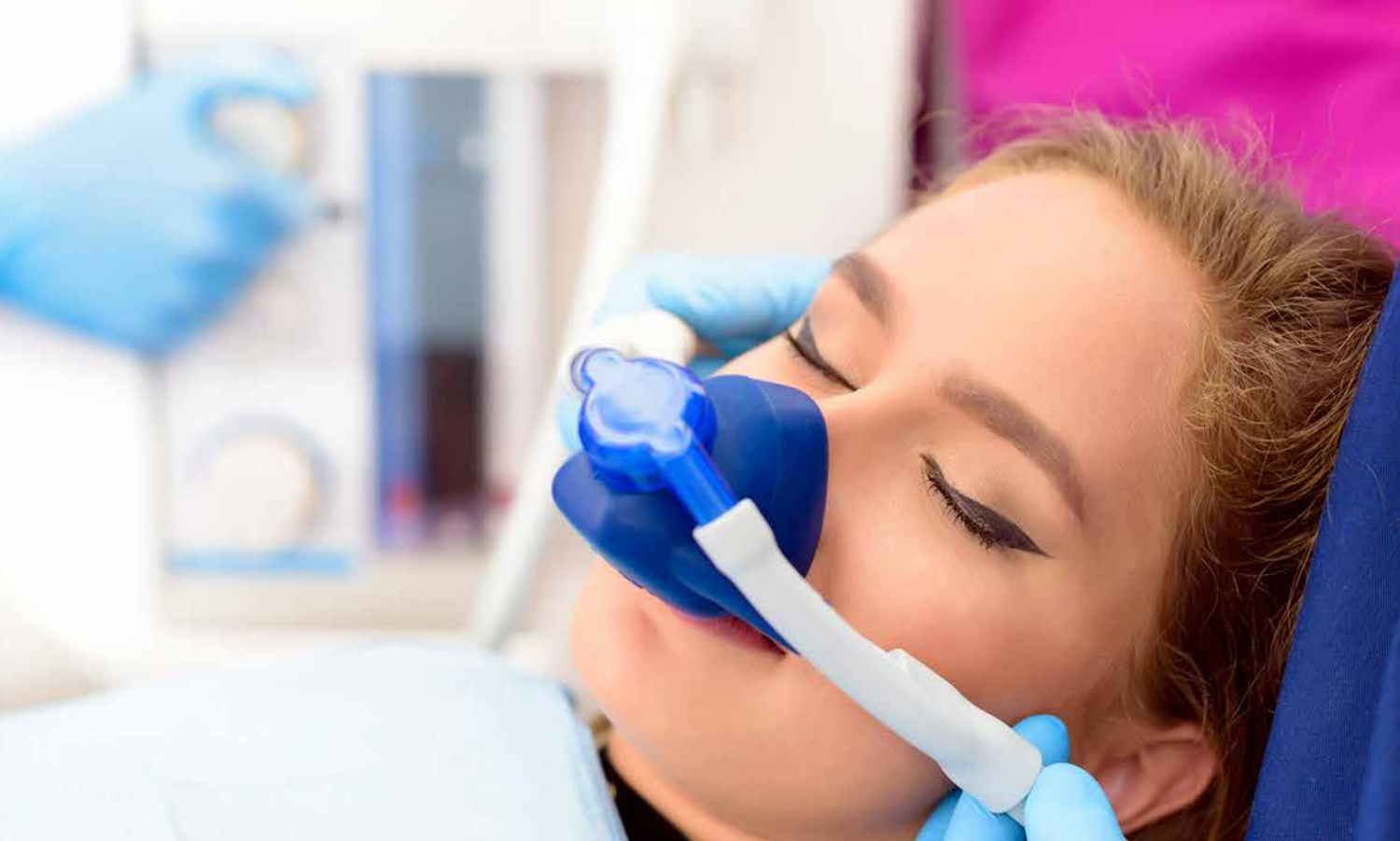

# Scaling<br>
& Polishing

A Scaling procedure at Whiteroot involves a thorough cleaning of the tooth surface to remove plaque buildup using specialised ultrasonic scalers. Scaling is recommended for each individual at least twice a year as it cleans spaces where your toothbrush does not reach. This also allows you to keep a check on your dental health and gives back a fresh breath and clean feel in the mouth.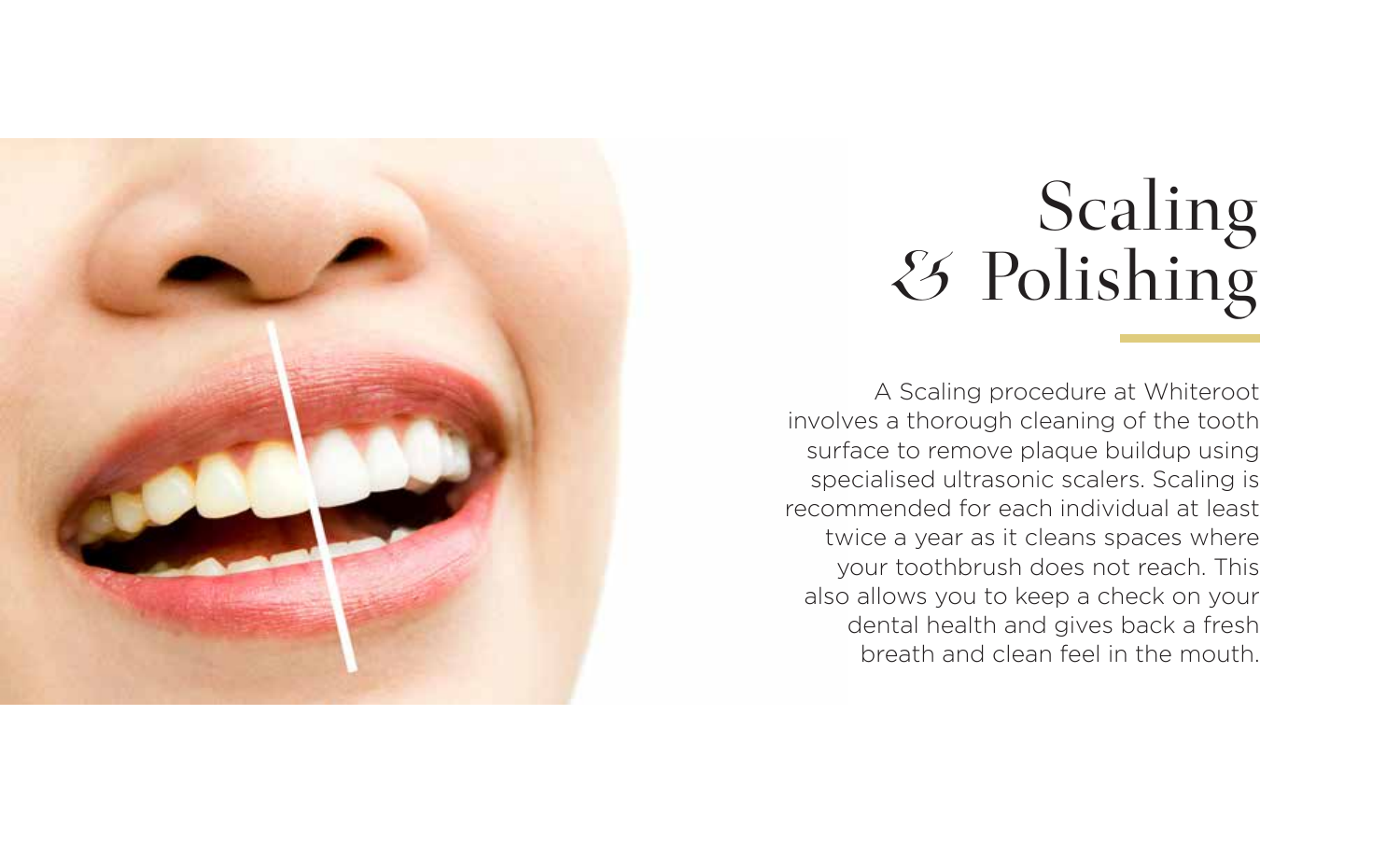## Fluoride Therapy

Fluoride treatment helps prevent cavities and tooth decay and keeps your teeth healthy and strong. At Whiteroot, we recommend a fluoride treatment to every individual, depending on their oral health every six or twelve months as a preventive treatment against decays or cavities. Fluoride coats your teeth and prevents plaque from building up and hardening on the tooth's surface.

### Dental Cavities

A decay in the tooth needs to be removed and replaced with a tooth-coloured material at the earliest. If not treated at the right time, the decay might spread to the pulp tissue and result in a subsequent Root Canal treatment.

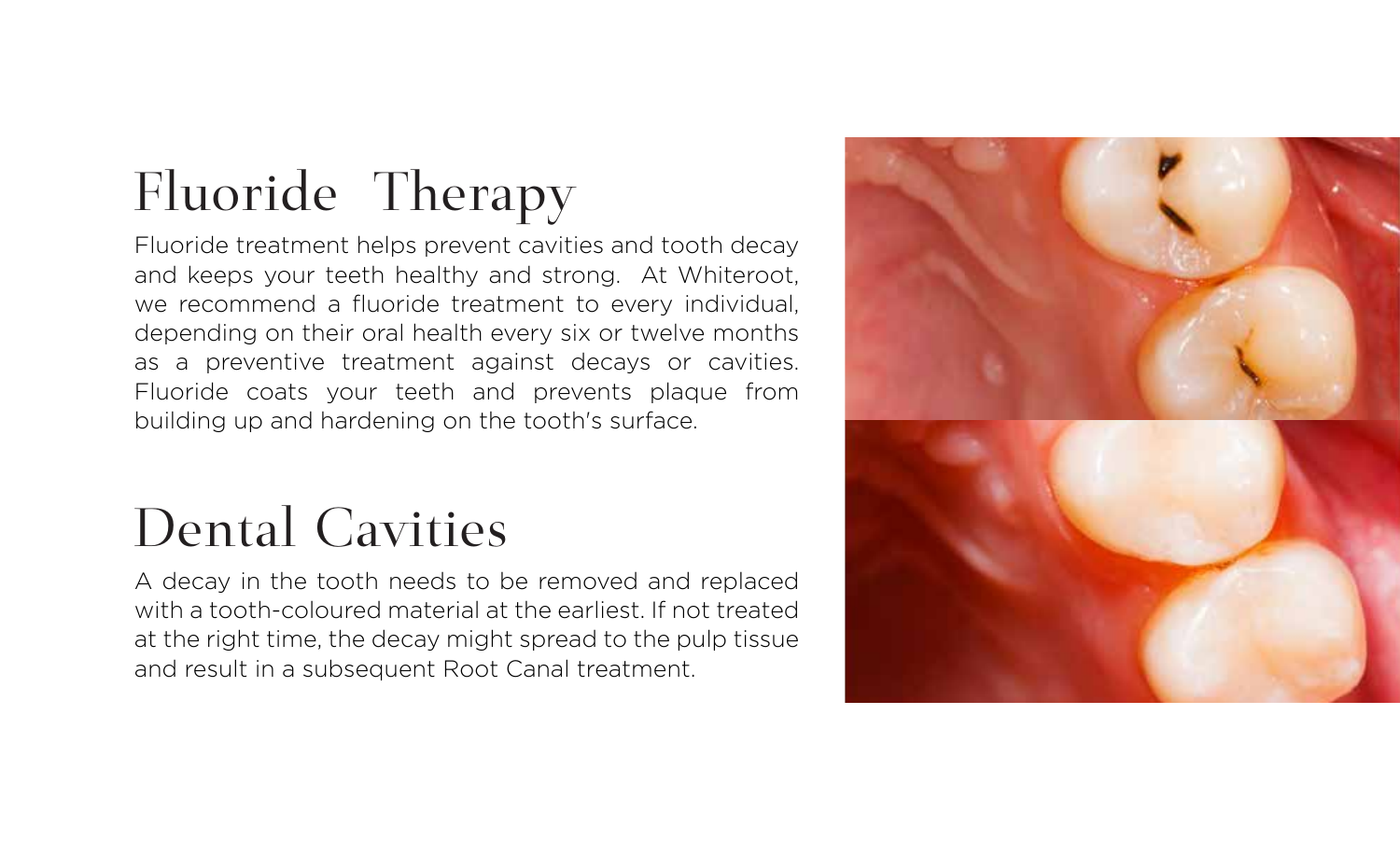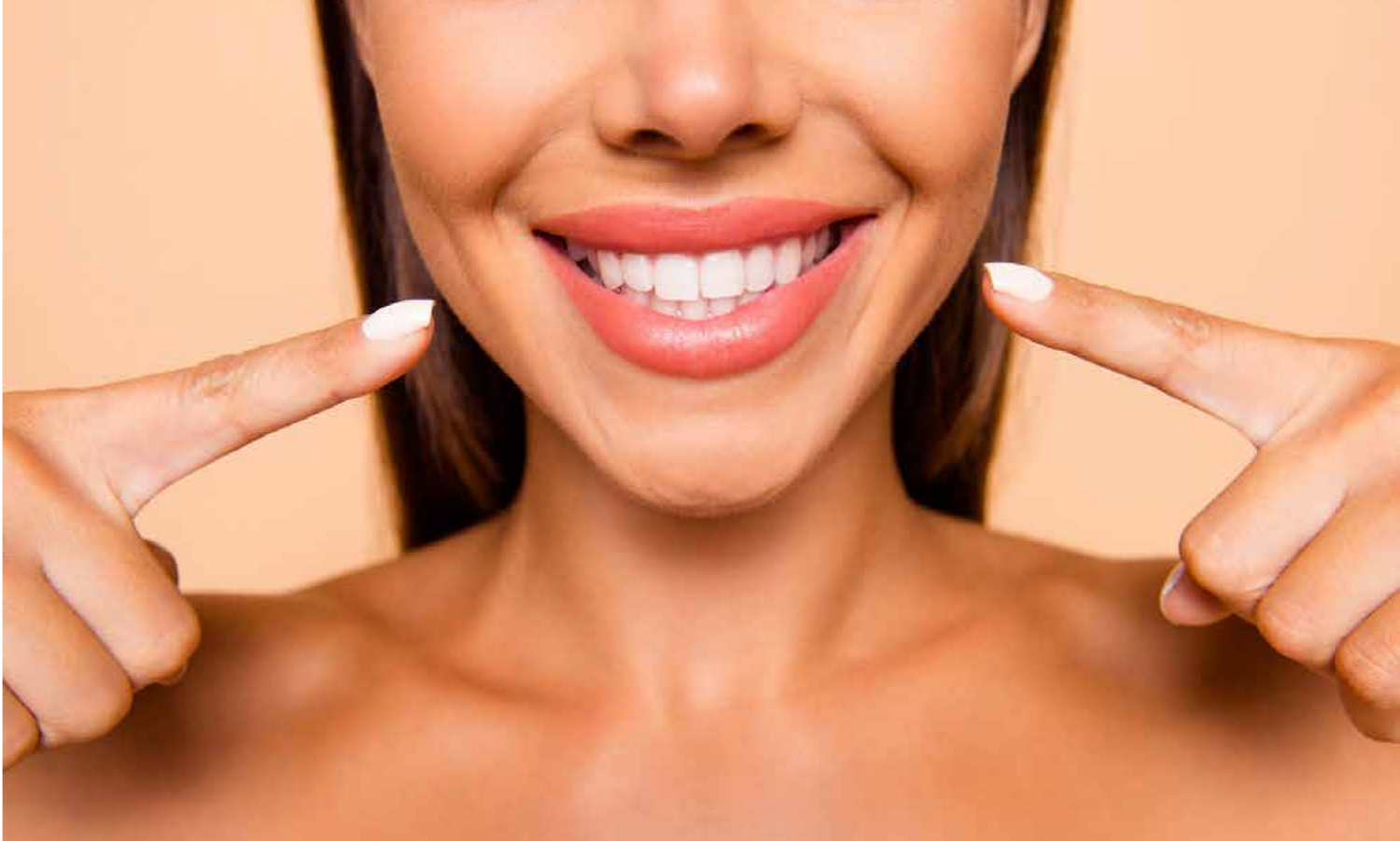### Laser Teeth Whitening Treatment

Even though your teeth are white naturally, they can change colour over time. This can be due to foods and drinks you are consuming such as coffee, tea and drinks with dyes in them. Smile Brightening treatment whitens discoloured teeth using special diode lasers. Teeth whitening is a simple process that over 90% of dental patients ask for, at Whiteroot we make sure you will see maximum whitening results that are nothing short of dazzling, that too within a 20-minute process.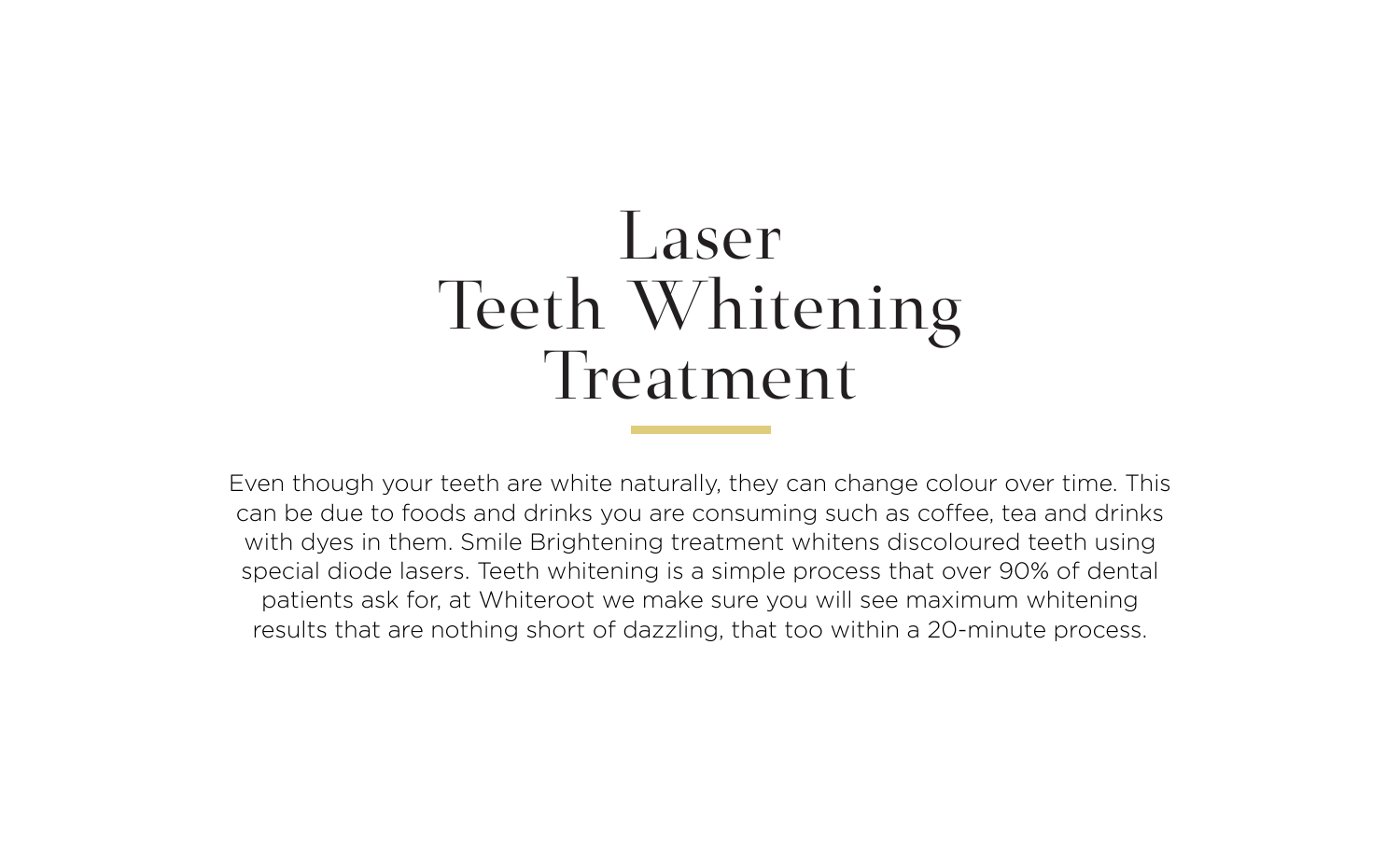### Smile Design Treatment

At Whiteroot, we provide a personalised cosmetic treatment to provide you with the perfect Hollywood smile. It focuses on improving the appearance of your smile through dental procedures such as veneers, crowns and teeth whitening. It is recommended for people with a gummy smile, an unattractive smile and discoloured or small tooth.



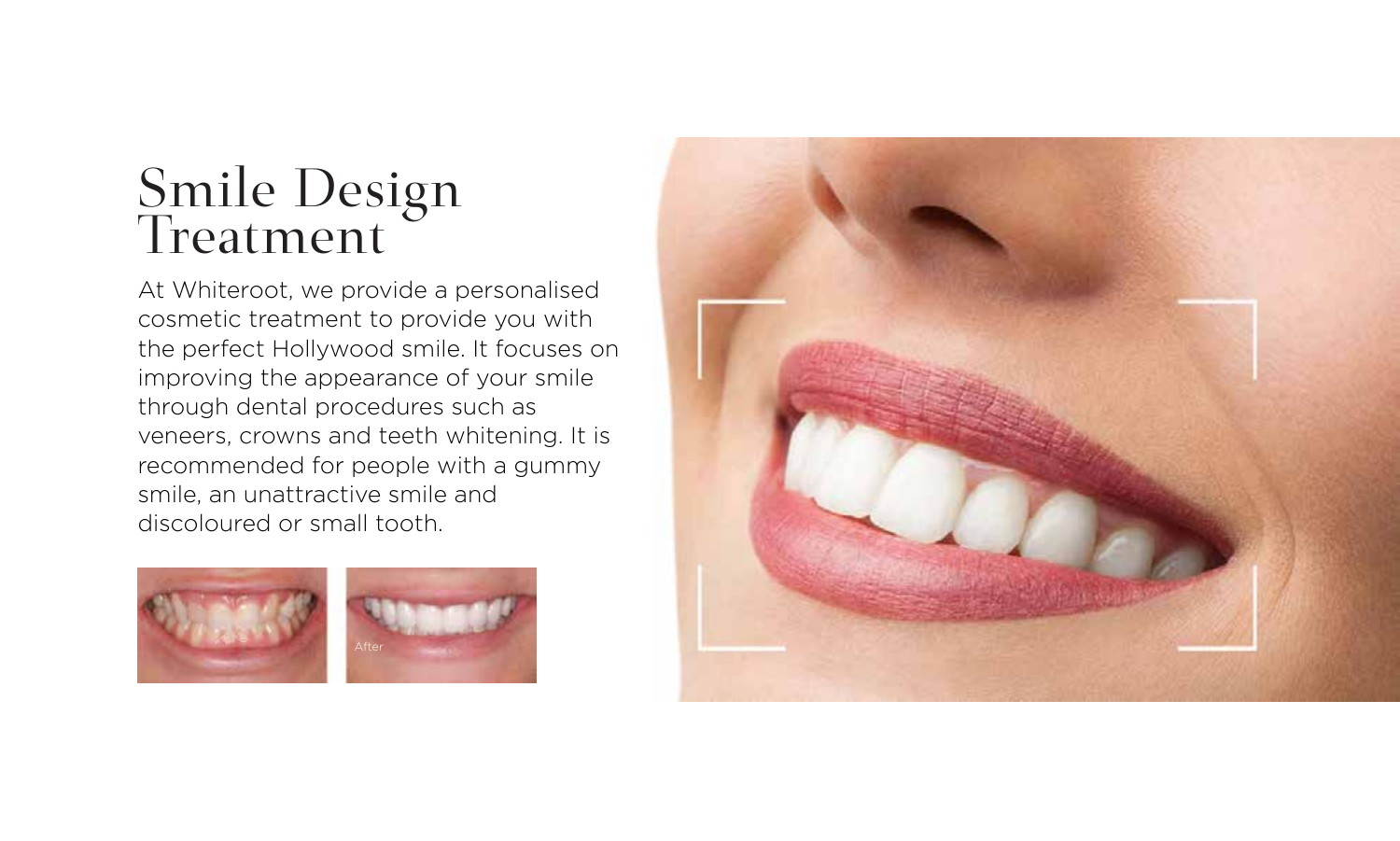

#### Dental Veneers

Veneers are a thin layer of tooth-coloured material placed on the facial surface of the tooth. Veneers do not cover the entire tooth like a crown and hence require minimum tooth preparation. Veneers are mainly indicated for aesthetic reasons to beautify the smile in patients with discoloured or small teeth.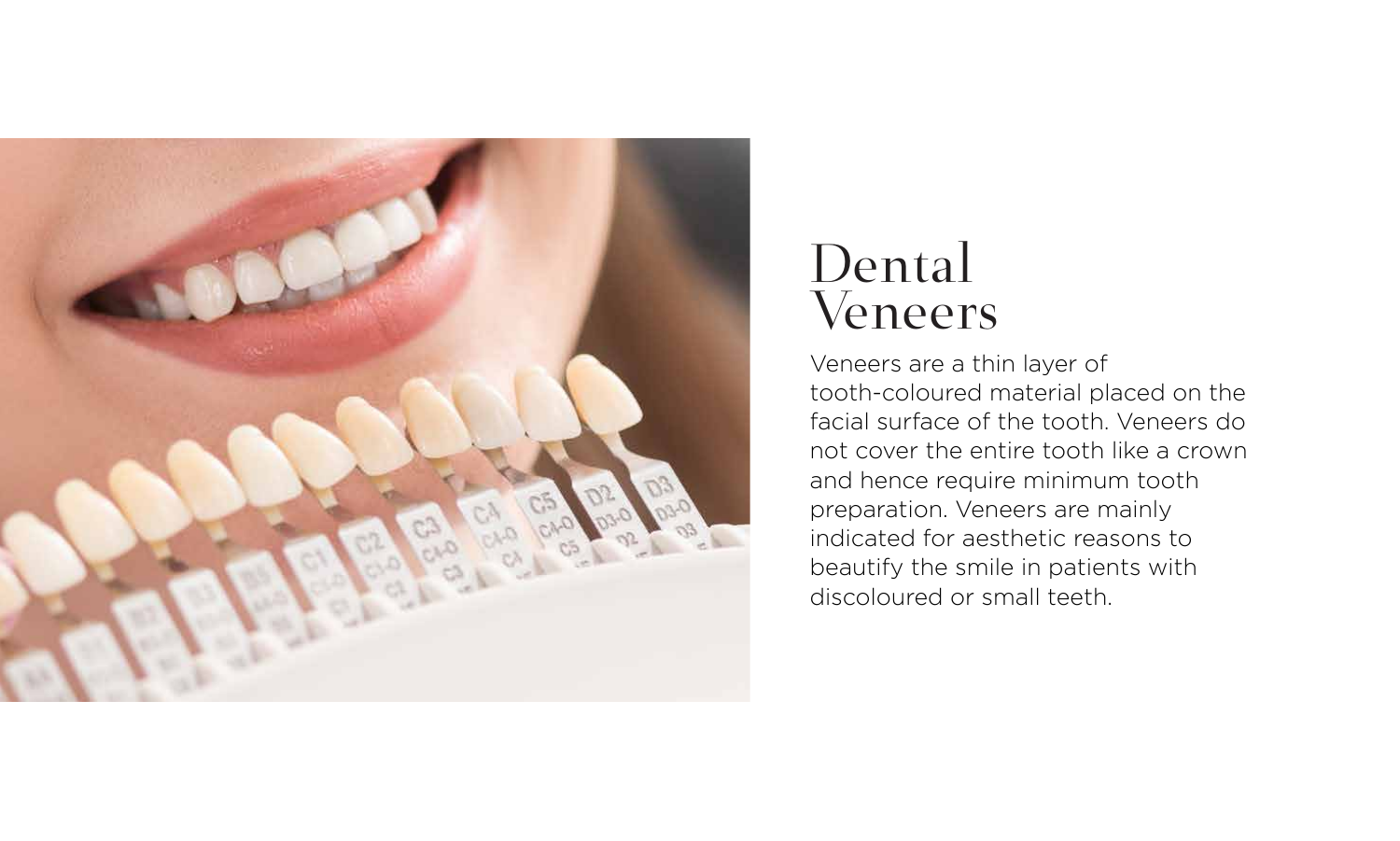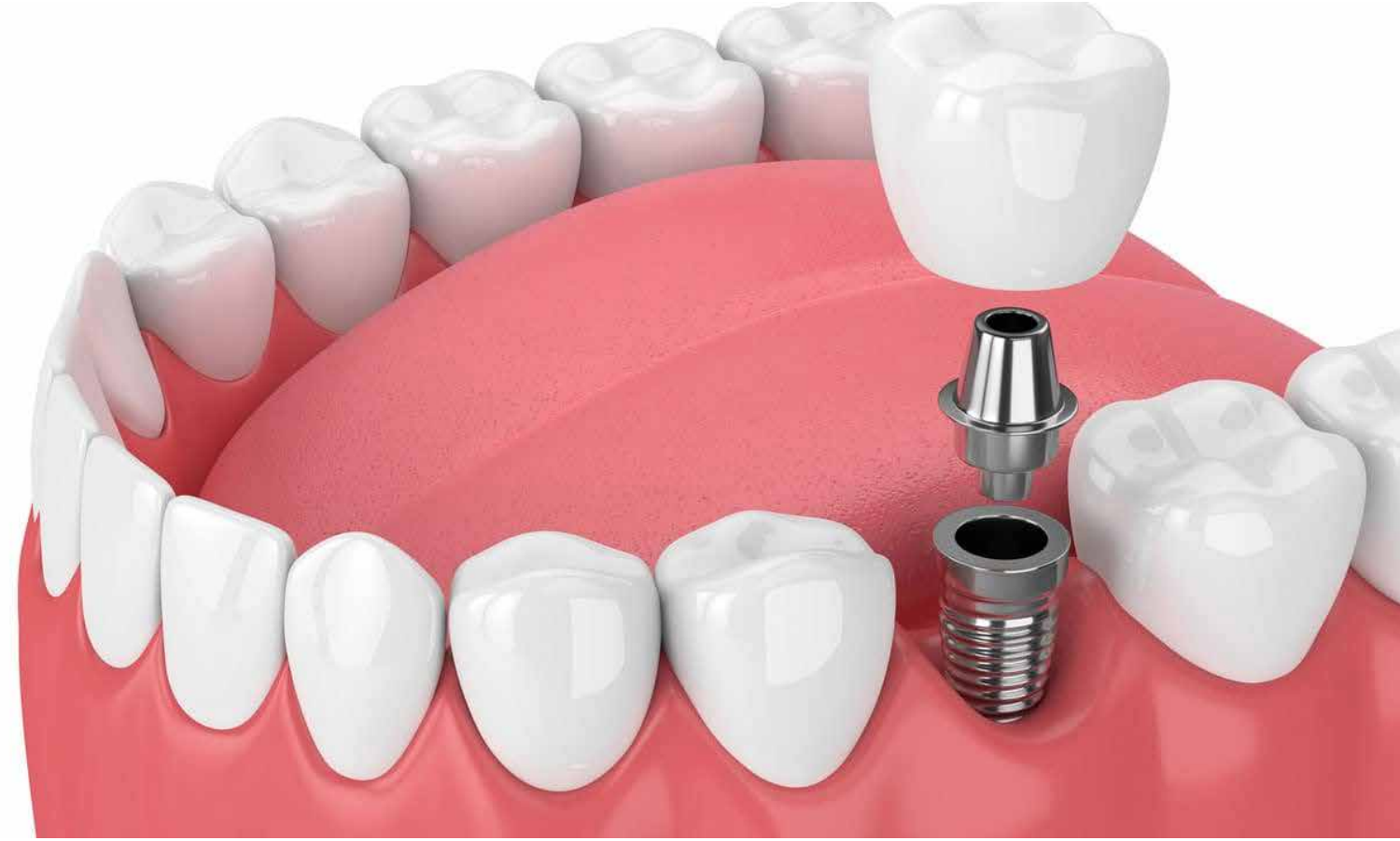# Dental Implants

A Dental Implant is a titanium root that is surgically positioned into the jawbone beneath the gum line that supports the crown or bridge needed to replace the missing teeth. At Whiteroot, we prefer dental implants as it is a much better option compared to a bridge for missing teeth considering they do not require grinding of the adjacent teeth. Also, they look and feel like natural teeth and in turn boosts an individual's self-esteem and confidence.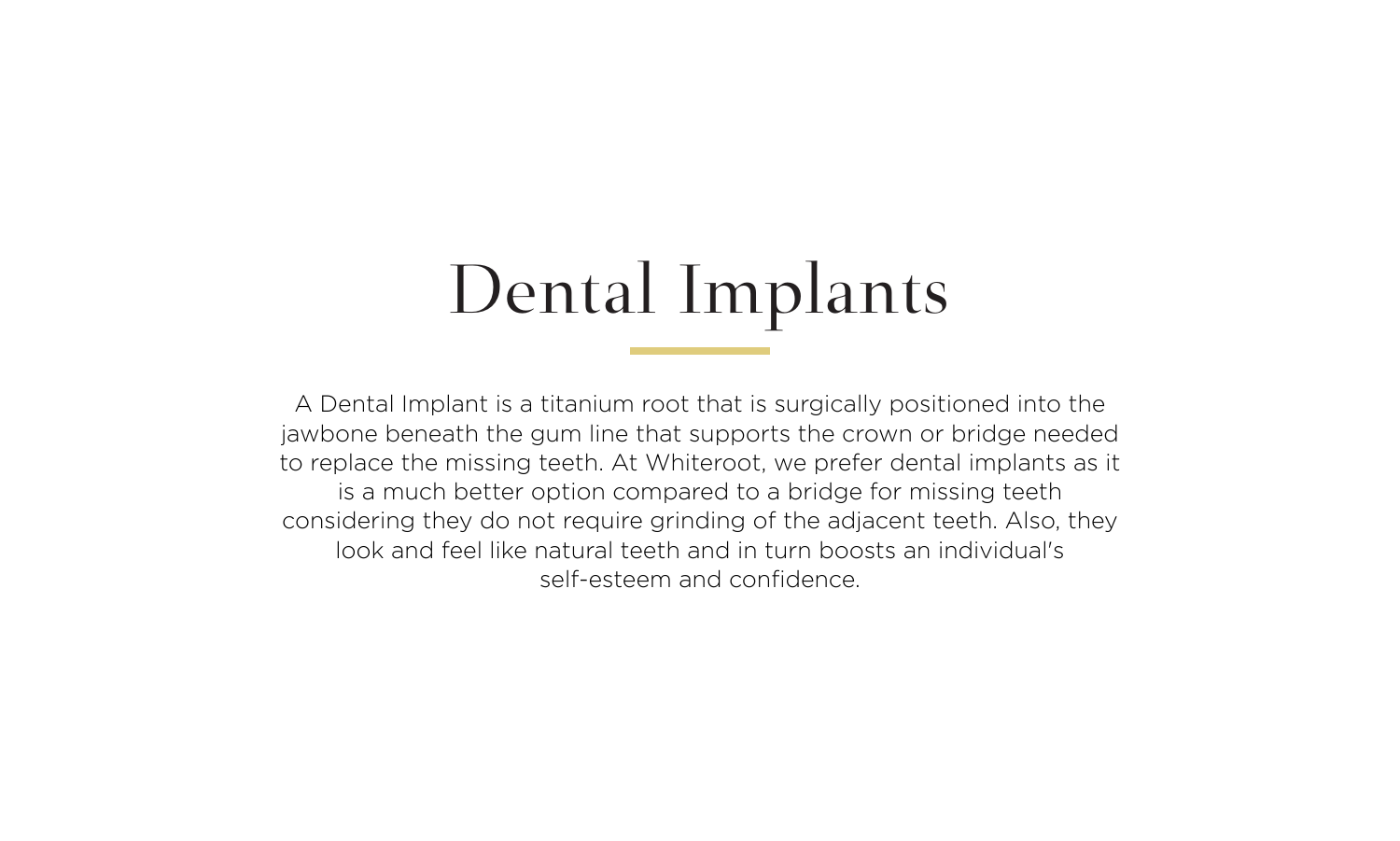### Dental Crowns & Bridges

Over time, teeth can be damaged, cracked or weakened by decay. At Whiteroot, dental crowns are made to match the colour of your natural teeth, and besides strengthening a week tooth structure, these are also used to improve your teeth's appearance, shape or alignment. Dental crowns can be fashioned from stainless steel, ceramic, acrylic to zirconia. Zirconia is considered to be one of the strongest materials used to make crowns. In case the dental restoration requires replacing one or more missing teeth, we delegate by joining an artificial tooth to the crown of the adjacent tooth or implant termed as a Dental Bridge.

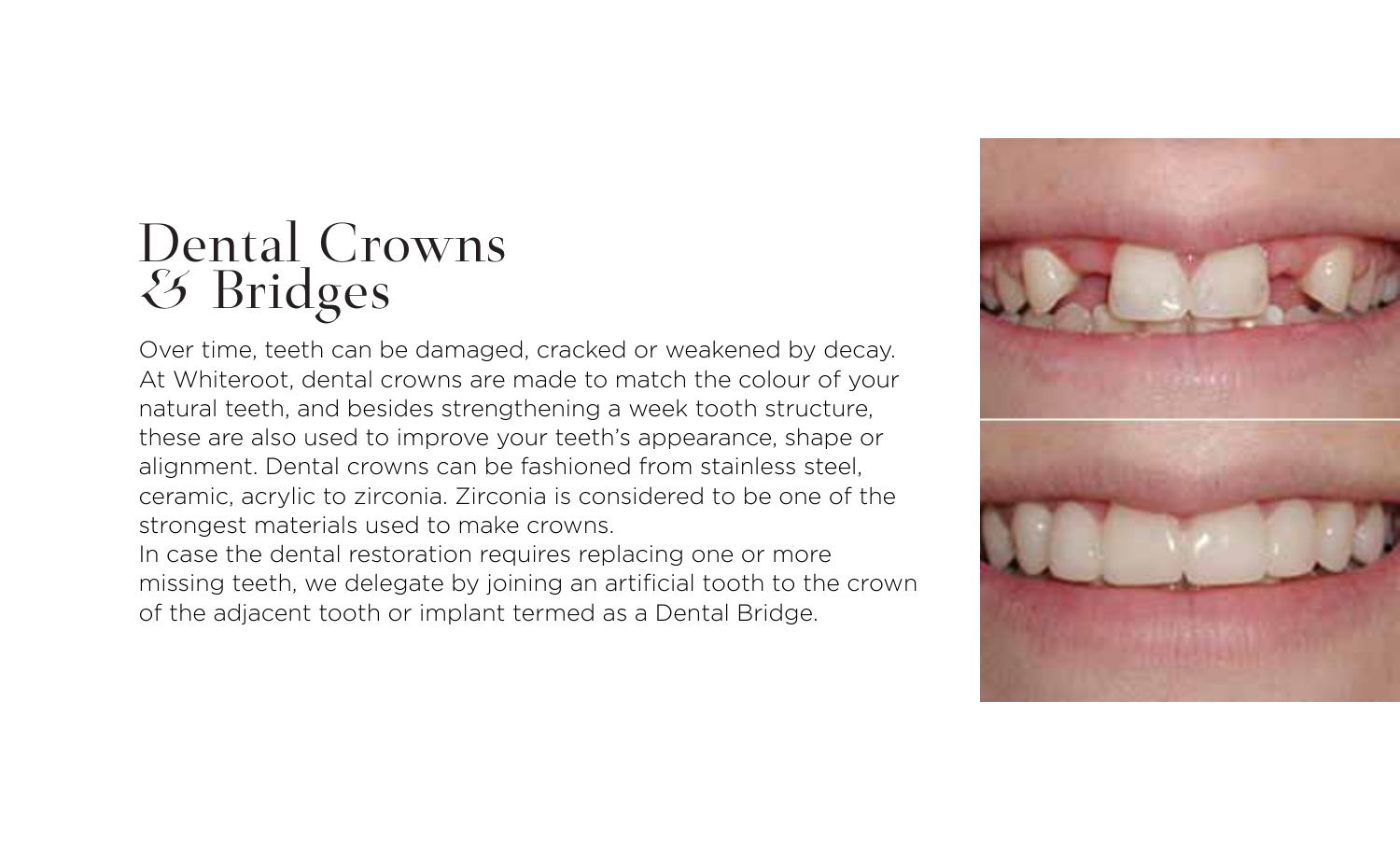### Root Canal Treatment

A root canal treatment repairs and saves a badly damaged or infected tooth. When a decay in tooth or an external trauma like fracture reaches the pulp tissue of the tooth, it requires a Root Canal Treatment. The decaying material in the tooth may cause a serious infection or a tooth abscess if left untreated, leading to pulp death, bone loss and loss of the tooth itself.

At Whiteroot, the root canal treatment involves removal of decay, disinfecting the root canals and filling them with an inert material like gutta-percha. Fabrication of a custom made crown for the root canal treated tooth is required to protect it from future bacterial invasion and to improve the strength of the tooth.

### Dentures

Dentures are removable prosthetics constructed to replace the missing teeth. They are supported by the soft and hard tissues of the mouth. Due to stress caused by chewing forces on the denture, it causes the underlying bone to resorb with the passage of time and hence fixed prosthesis like crowns or bridges supported by implants are considered a much better option then Dentures.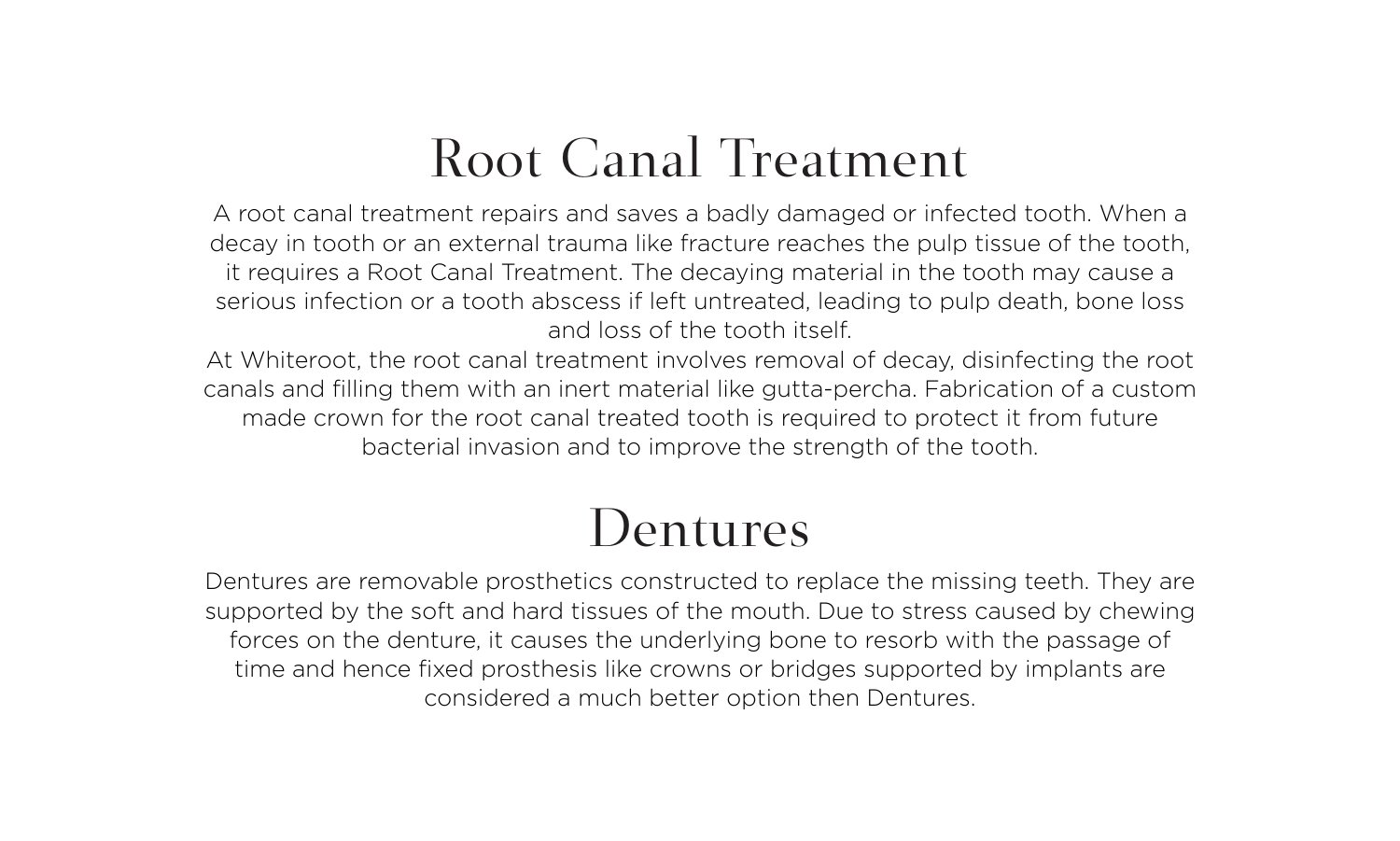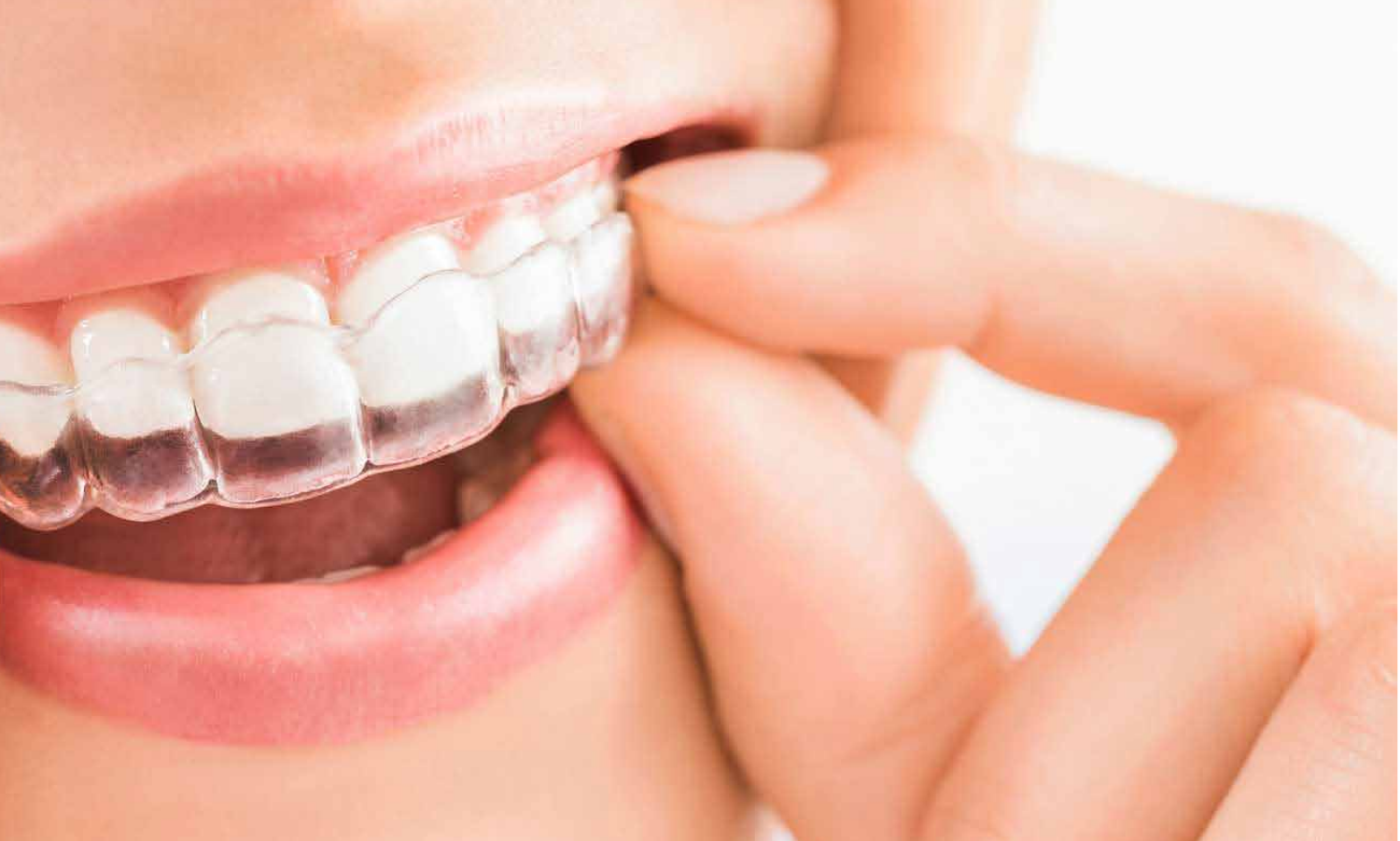# **Orthodontics**

Orthodontic treatments deal with the diagnosis, prevention and correction of malpositioned teeth and jaws. Orthodontic treatment can be done at any age, however, an orthodontic evaluation is advisable at an age of 8, as an interceptive treatment can be started off, to reduce the severity of future malformations. In normal cases, comprehensive orthodontic treatment can be commenced at an age of 12, once most of the permanent teeth have erupted.

### Aligners(Invisible Braces)

As the name suggests, aligners use clear removable trays and are much more comfortable in usage compared to regular braces. All the trays are custom-made for your teeth to move them little by little. However, they are not advisable for usage to everyone. Aligners can be used to treat mild to moderate corrections.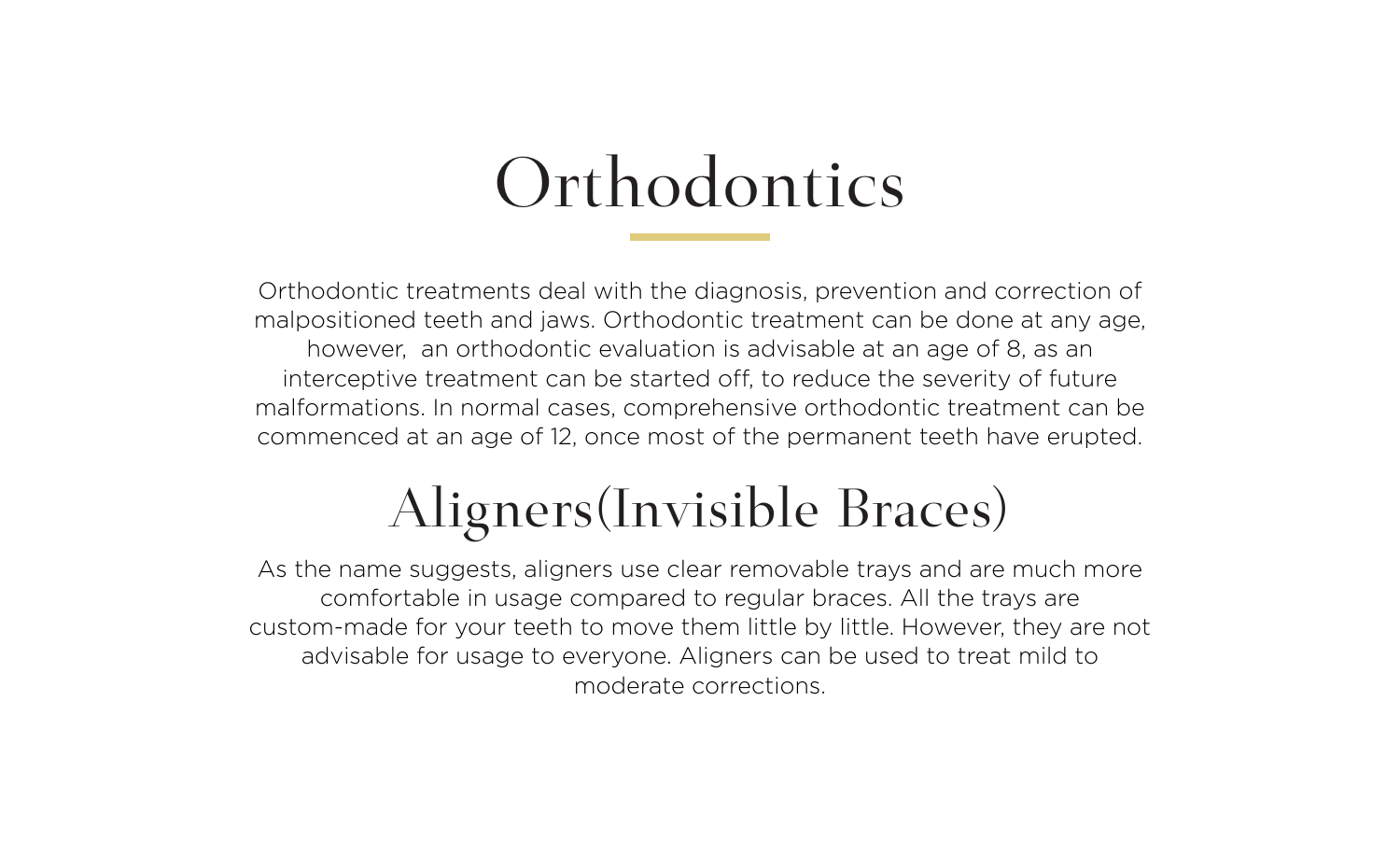# Full Mouth Rehabilitation

Full mouth rehabilitation is a highly individualized treatment performed to optimize the health of the entire mouth including the teeth, gums, and the bite. It involves deployment of various dental services which include implants, bridges and crowns.

People with multiple dental problems and poor oral hygiene are highly recommended to undertake this service.

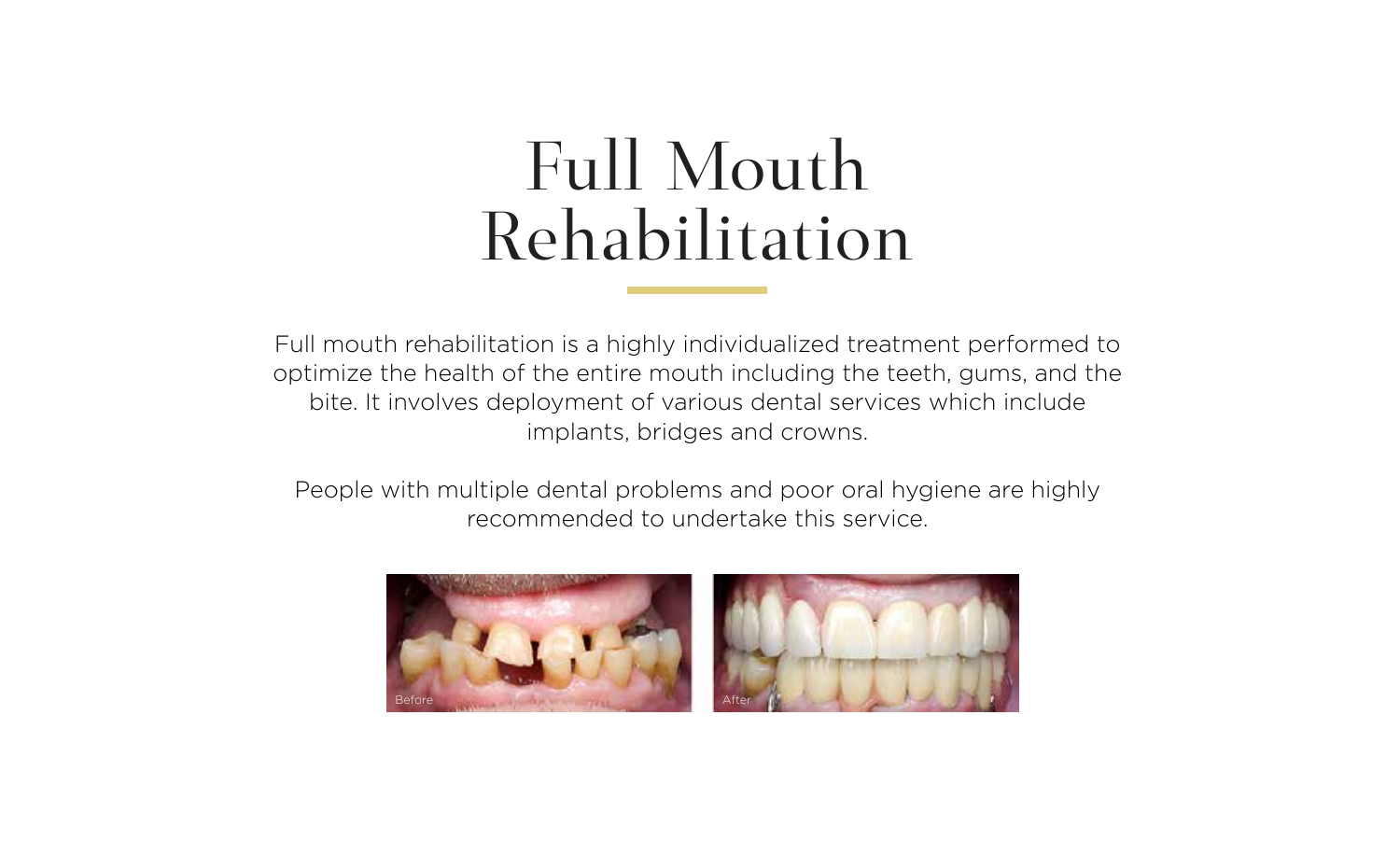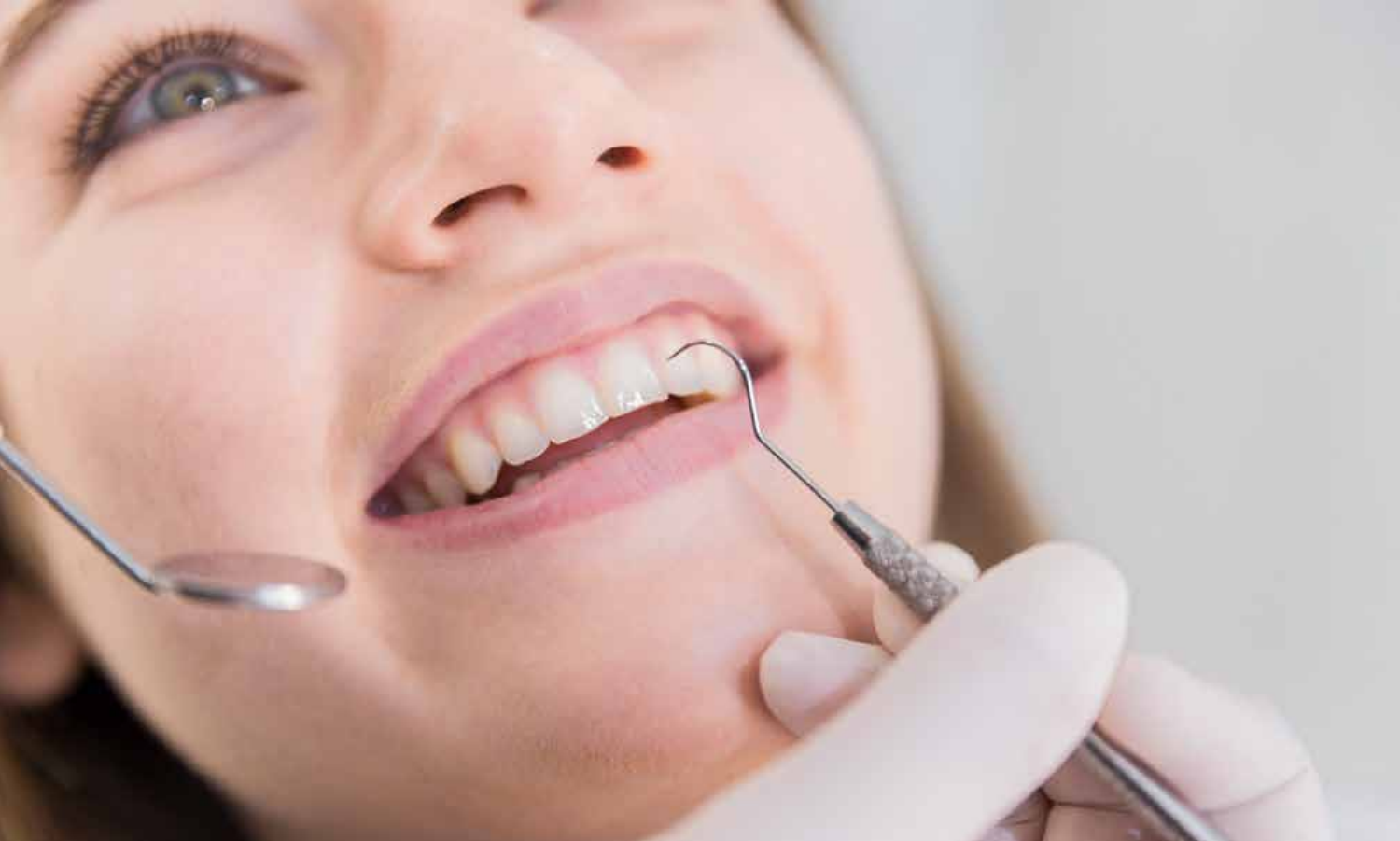# Lasers in Dentistry

The Lasers are used in a variety of dental procedures like teeth whitening, soft tissue contouring, gum depigmentation & disinfection of the root canals. The main advantage of using the laser is, it reduces bleeding & also disinfects the area where it is used; thus, patients experience minimal pain and faster healing.

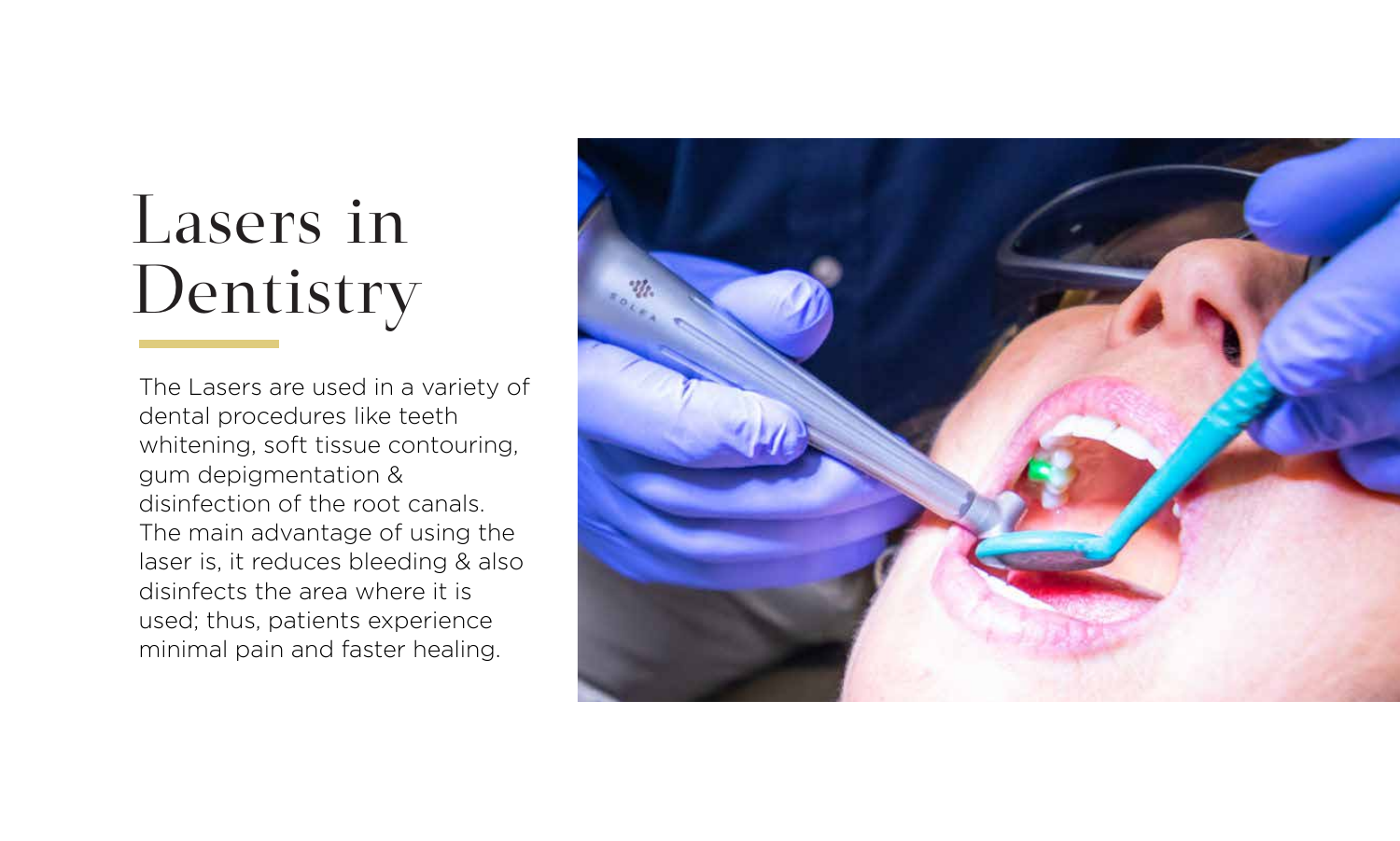

#### Dr. Ratna Patel BDS, Implantologist

Dr. Ratna Patel, the Chief Dentist & Director at Whiteroot - The Dental Care, is a firm believer in pain-free and ethical dentistry. She aims to curate a unique experience, personalized and tailored to each patient's dental needs that walk in Whiteroot, making sure that each of them leaves with a confident & happy smile.

The mission at Whiteroot is to create better awareness of **Oral Hygiene Standards** and improve the dental health of every patient.